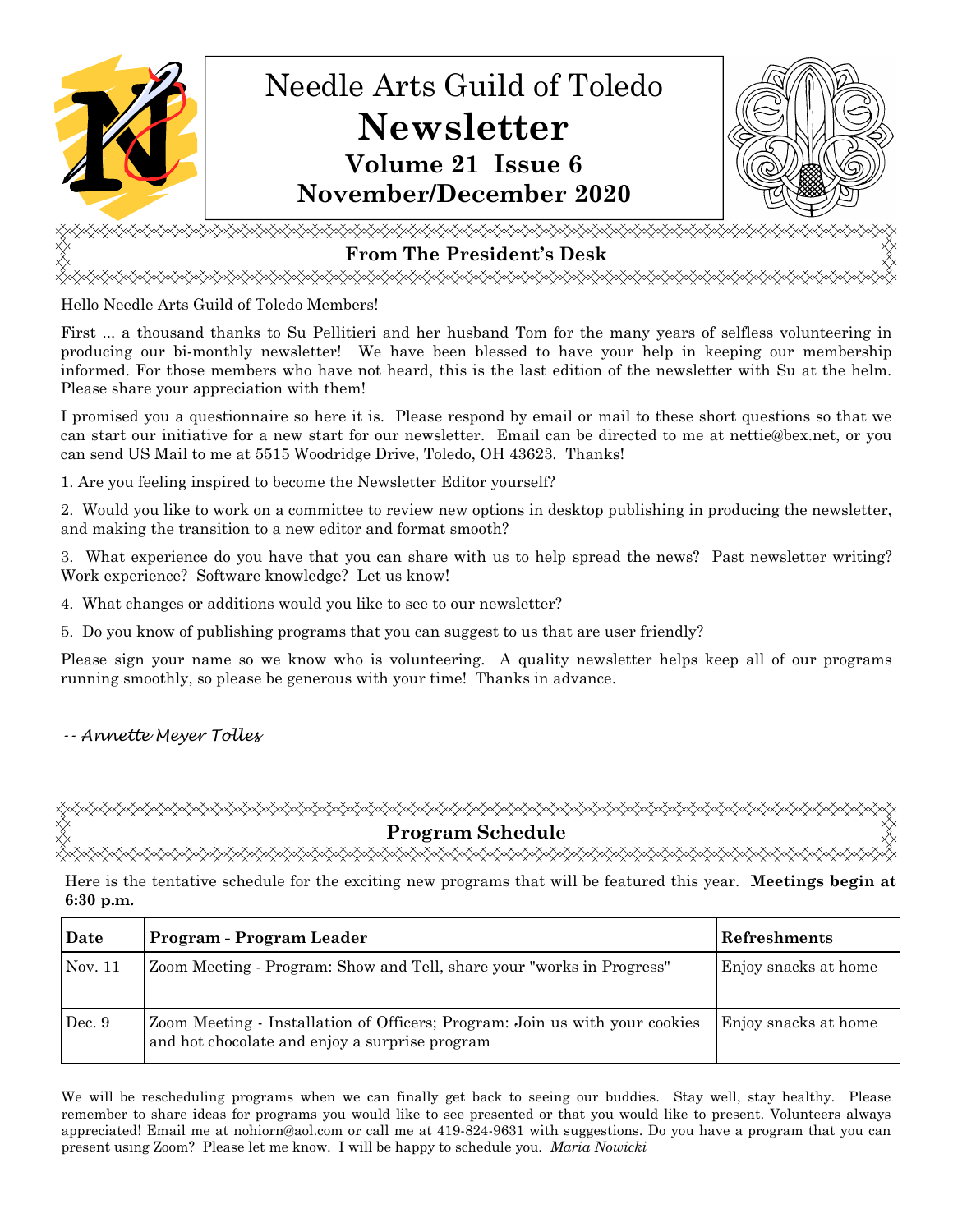

Here is a list of events besides our monthly meetings that you may find interesting. **Several events have been rescheduled due to the COVID-19 pandemic**. Further info may be obtained from the EGA (www.egausa.org) or GLR (www.ega-glr.org) TBD = To Be Determined

#### **Dates Event Information**

- 04/11/21 to 04/15/21 *GLR Regional Seminar* - "Vision of Stitches", Appleton, WI. Original dates 04/22/20 to 04/26/20
- 04/30/21 to 05/02/21 *MER Regional Seminar* - "Through the Stitching Glass", Corning, NY. Original dates 05/15/20 to 05/17/20
- TBD *EGA National Seminar* "Boston Stitch Party", Boston, MA. Original dates 09/04/20 to 09/08/20
- TBD *EGA National Seminar* "The Magnificent Stitch", Chicago, IL Original date 09/01/21 to 09/05/21

#### **有毒毒毒毒毒毒毒毒毒毒毒毒毒毒毒**

**NAGT Class** - *The Home For the Bees Class* with Jane Ellen Balzuweit is continuing to meet via  $\triangle$  Zoom on Saturday mornings. We have had three  $\lambda$ 梵 meetings so far and have learned the Italian 3- $\ddot{\Phi}$ sided stitch, the raised stem band, how to make a couched, wrapped thread, woven picots, and  $\bigstar$  $\triangle$  needlelace. All of that on our petite box! The final  $\triangle$ class will be on November 14 and will focus on  $\triangle$ making the box itself. Jane Ellen has included  $\clubsuit$ supplies to make a practice calico box. Zoom has been new to all of us. Its use has improved with each class. *Submitted by Diane Myers.* 

# \*\*\*\*\*\*\*\*\*\*\*\*\*\*\*\*\*\*\*

**商商商商商商商商商商商商商** 

**Ohio State Day Class** - October 24 was Ohio State Day organized by the Dayton Chapter. There were twenty two participants from all of.  $\blacktriangle$  the states in the Great Lakes Region. The class, was taught by Michele Roberts and titled Two Tartan Ornaments. There were all sorts of decorative doodads to apply: metal threads, beads, colored sequins, montees and twisted cords. You get the picture - a very bright and sparkly Christmas ornament! She taught a beautiful corded and beaded edge trim which will be handy in finishing ornaments in the future. *Submitted by Diane Myers.*

#### **Stitch-In**

We have been having our Thursday Stitch-In and Last Saturday Stitch-In via Zoom at 11:30 a.m. We have averaged 9 - 15 people at the Thursday get togethers and as many as 13 people at the Last Saturday Stitch. While we are not all in the same room sitting beside each other, the camaraderie is still there!

We will be continuing these until it is safe for us to be together again in person. If you need assistance with the Zoom app, please let Marianne know. It has helped us all to be able to see friendly faces and beautiful smiles, as well as the resident pets of several members!

Just like we do with any of our Stitch-Ins, if you know someone you would like to invite to stitch with us, please do. She just needs to know who you may be inviting so she can admit them to our meeting. It is a security issue! Please contact Marianne Mussett (marianne.nagt@gmail.com) for more information.





**Visit NAGT online at http://www.needle-arts-toledo.org** 

**For the Newsletter, visit http://www.needle-arts-toledo.org/private/news.htm** 

> **Or Like Us on Facebook! Search for "Needle Arts Guild Of Toledo"**

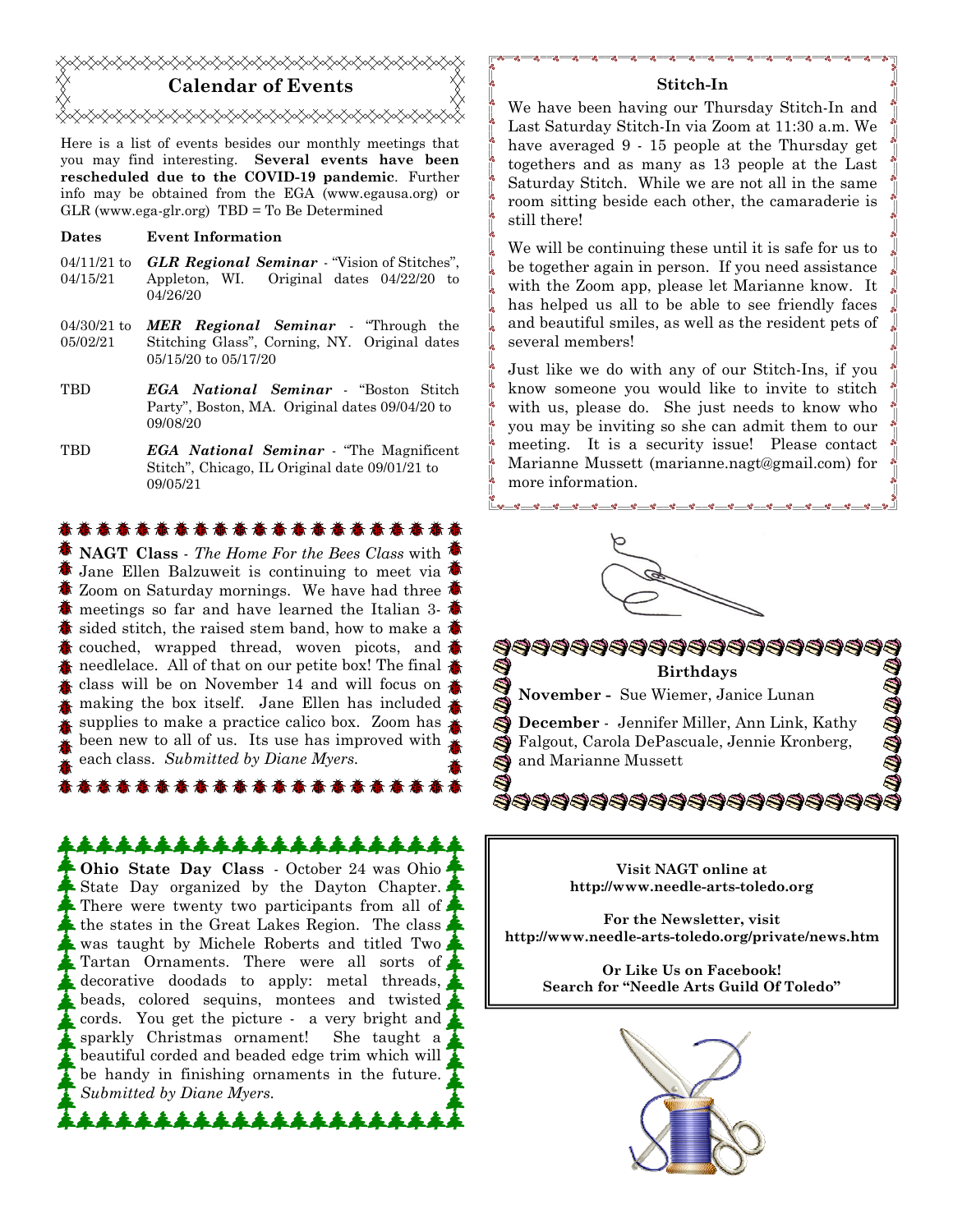

### **Program Notes**

**On-Going Projects:** Members are always happy to help if you need advice. Please bring your pieces to the meetings (on Zoom) so we can share in your progress.

**EGA Stitch-a-Long** is a Facebook program that you can join if you use Facebook. There is a different project or technique featured each month. There is a link to the instructions in the Facebook group. The instructions can be found on the EGA website at https://egausa.org/free-projects/

Our challenge project is Initials! At our January meeting we discussed ways to embellish and highlight your initial, so the challenge is to have one initial or a 2 to 3 letter monogram stitched in some ways. You can find lots of samples on Pinterest. We will share our completed initials at a future meeting.

We will be rescheduling programs when we can finally get back to seeing our buddies. Stay well, stay healthy.

Asking for suggestions for **future programs**: Is there something new you would like to try, or something you'd like to re-visit? Perhaps a finishing technique you're interested in? Also looking for volunteers to present, so if you have a super-duper idea and the burning desire to present, let me know. All help appreciated in conducting programs. Call Maria at 419-824-9631 or email nohiorn@gmail.com. Thanks in advance. Also looking for a program assistant to help this year in preparation for taking over next year. *Submitted by Maria Nowicki.* 

### **A Message from the Editor**

As Annette has stated in her President's letter, this will be my last issue. I have been doing this since November 2001 and it is my 115th issue. In addition to the questions Annette asked, the new editor will also have to consider how she would like it to be distributed. Currently, I am sending out about 8 printed copies, it is posted to our website and we send out an email notification that it is available. The new editor will, of course, be sending out the printed copies but you have a choice on how to handle the electronic (pdf) copies. Assuming we still want it on the website, you can either send it out electronically yourself and I will post it to the website when I receive my copy or you can send me my copy and I will post it to the website and continue to send out the notifications if you keep me updated with email changes. Let me know your preference. *Submitted by Su Pellitieri.*

### **Membership News**

Welcome to new members: Patti Beach and Michelle Breitner. We are staying in touch with each other through our Zoom meetings for the Monthly Meeting, Thursday Stitch In, and Last Saturday Stitch In. Some of you are probably already doing this, but I encourage all of us to reach out to people who we have not seen in any of these venues and let them know we are thinking about them. I am making calls to folks, but I know they might enjoy talking to someone other than me. This is also a good time to use those notecards we all have been saving!

The website link to our Contemporary Virtual Exhibit is on the GLR Calendar. I plan to leave it up on our Facebook page and FB Group page as a way of showcasing the variety of needlework we pursue in our guild. Thank you to everyone who sent photos of your work.

Thank you for the opportunity to serve as Membership Chair and Show Chair for 2020. It has been a year to remember and look back on with appreciation for our flexibility and willingness to try something new so we can all share time together.

Keep Stitching… *Submitted by Marianne Mussett, Membership Chair* 

## **Let's Chat With...**

What have people been doing while staying at home during the pandemic? We have info on two people in this issue because I ran out of room in the last issue (sorry Maria!).

#### Let's Chat With Ann Rorarius:

During the last 6 months of Covid, I have been trying to organize my stash - books, patterns, unfinished projects and projects that need framing and finishing. Have been making progress on finishing. Crossstitched a 2020 Be Well pattern and framed it. There are so many projects that I want to start but I am working on an Eileen Bennett sampler, an old Hardanger piece and the Temperature Tree. Other than that, I landscaped the front of my house and planted hostas. *Submitted by Ann Rorarius.*

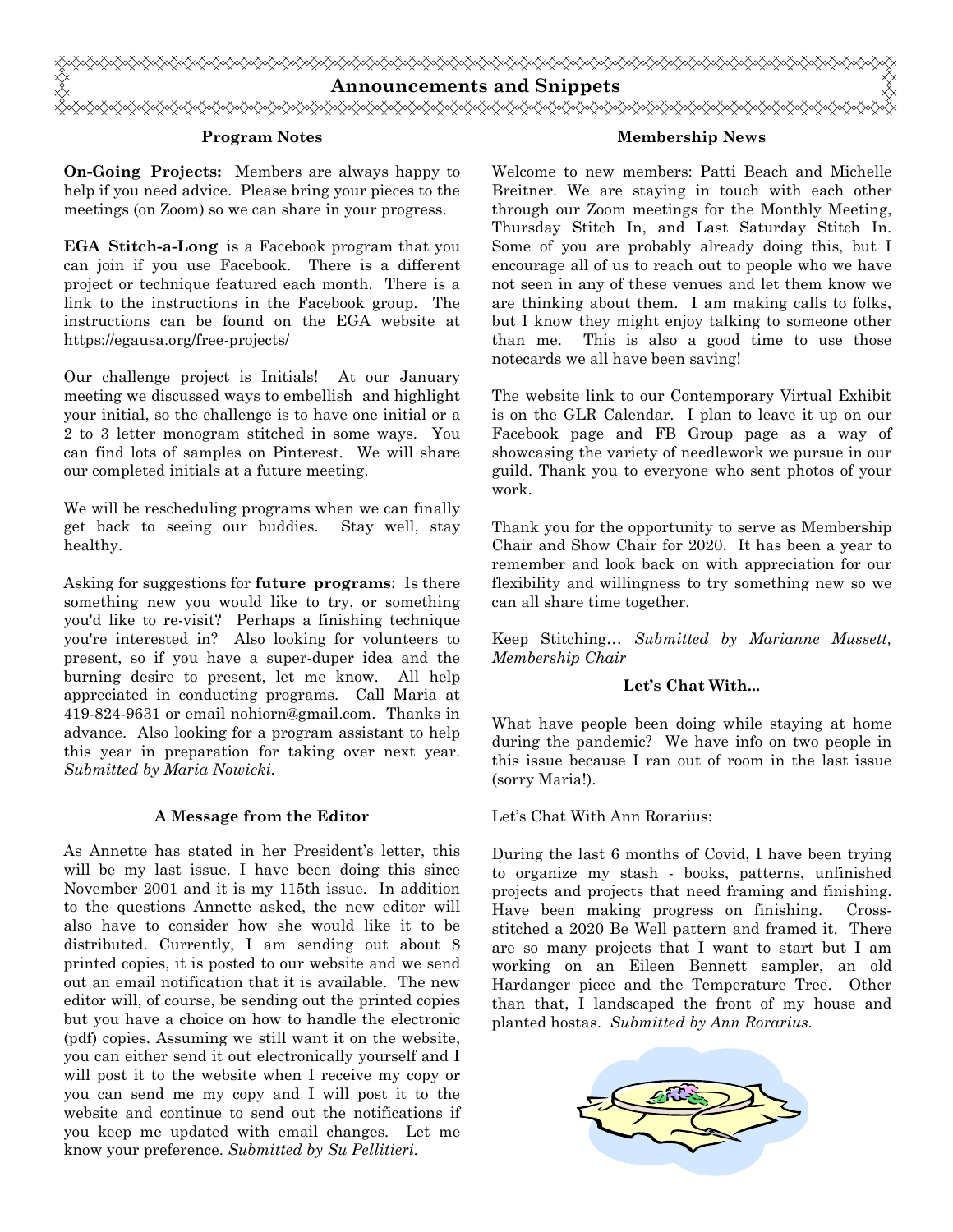## **Announcements and Snippets**  <del></del>

Let's Chat With Maria Nowicki:

What I did on my Covid Vacation By Maria Nowicki, Grade Unknown

#### Hi Everyone!

This has been a very different summer. Feel like college kids who put on the College 15 pounds, me I have the Covid 20. Have done lots of gardening. Put in multiple river rock paths in my backyard. Riley loves it, runs in and out. Have to say the very hot weather put an end to that.

Right now, there are 7 projects on my coffee table. This pandemic has had a great shortening effect on my attention span. How about you? I switch back and forth. Beads, dogs, samplers, Christmas, and old seminar projects.

I am great at social distancing now and have sewed up masks for the family. Miss going out to eat on a regular basis and would rather someone else do the cooking once in a while. I did participate in a free one week program on line about making and covering boxes. Great directions! The teacher's name is Claudia Squio and she has an Etsy shop called Colorways. I've done a few more boxes and note pad holders. Next project is an etui. If this craft interests you, check out her website.

Finished a necklace designed by Amee Sweet McNamara. This was and online class in Soutache and making a wire armature for the base of the stitching and beading. She has some of the best online directions. I would recommend her without reservation.

Riley celebrated his second birthday and he and I are in Private School trying to correct some of our mutual bad behaviors. The objective is to get him to walk on leash nicely rather that pulling me all over the neighborhood. Our teacher said we both catch on quickly.

My other project has been to organize my craft room, or as I call it, The JoAnn Annex. Small pockets of organization are popping up, but actually being able to create in it is a long way off. Walking in it is hazardous to your health. One thing I am trying is to set up a finishing box. I have been putting anything I think I could use to finish a project in one place. Have also been checking on line for finishing suggestions. Will share those at our next meeting for program. That's why I asked you to send any unusual finishing you have done.







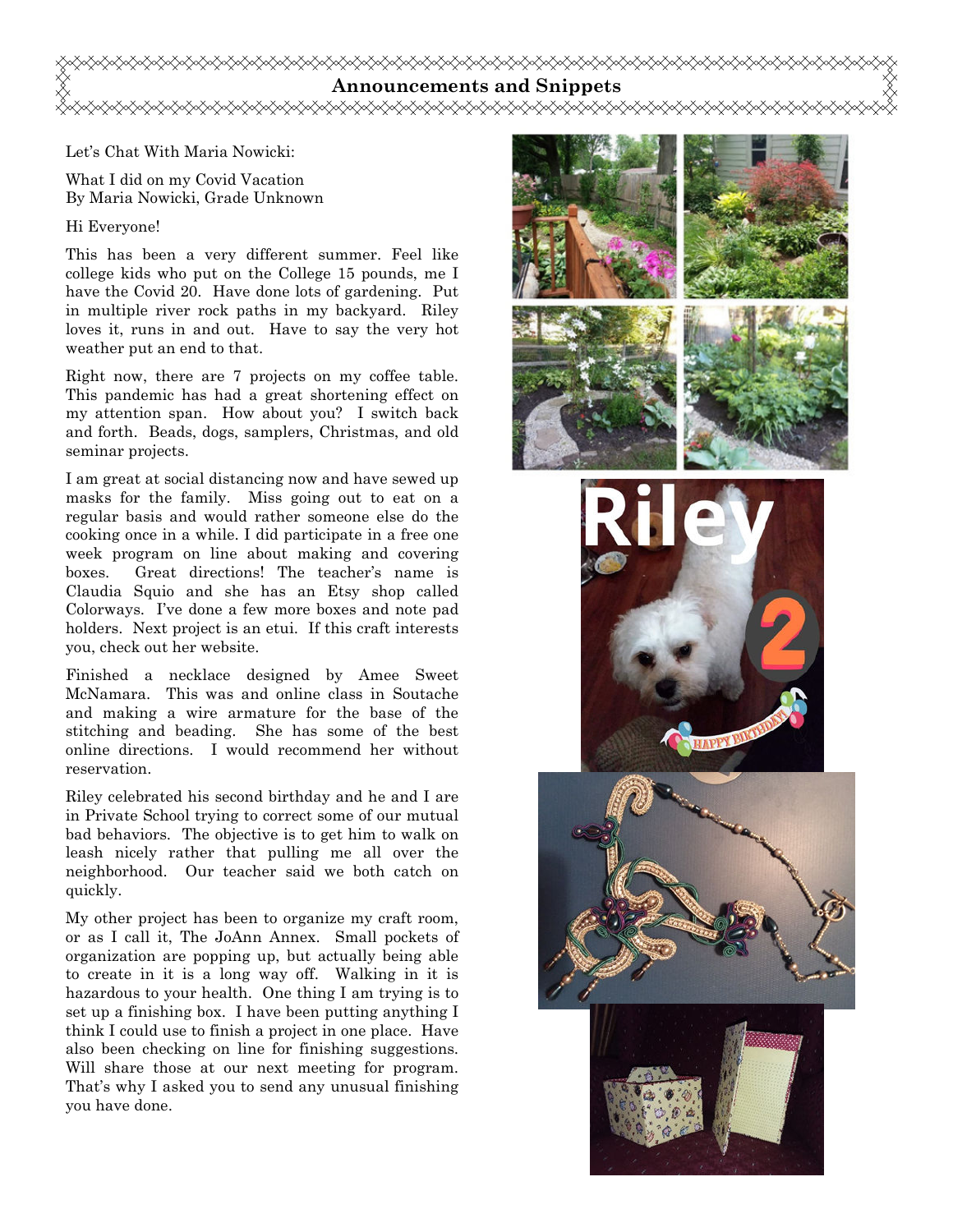*The NAGT Newsletter* is published six times per year (January, March, May, July, September, and November) by the Needle Arts Guild of Toledo (NAGT) chapter, The Embroiderers' Guild of America, Inc. The Editor welcomes comments, input, and story items. Please send them to the editor by the 25th of the month preceding publication.

Editor: Susan Pellitieri 547 White Oak Dr Toledo, Ohio 43615 E-mail: NeedleArtsToledo@aol.com Phone: 419-382-1329

EGA chapter newsletters may copy material contained in this publication except items which are noted and marked as copyrighted. Please credit this Chapter when due.

**MEMBERSHIP** in the Needle Arts Guild of Toledo is open to all embroiderers. New and renewing dues payments should be sent to: Marianne Mussett, 5126 Cranston Dr., Toledo, Ohio 43615

## **ANNUAL DUES** - NAGT annual dues of **\$52** include: **Dues - Local chapter**

- Bimonthly NAGT chapter newsletter
- Chapter meetings and programs
- Local chapter lending library
- Group correspondence course (additional fee required)

### **Dues - Great Lakes Region (GLR)**

GLR seminar (additional fee required)

# **Dues - The Embroiderers' Guild of America, Inc. (EGA)**

- Subscription to quarterly magazine, *Needle Arts*
- Individual correspondence courses for a fee
- National seminars for a fee

Members can attend optional local Chapter workshops presented by teachers contracted by the Chapter and paid for by workshop participants.

**MEETING CANCELLATION:** Monthly meetings are cancelled due to bad weather if the Toledo Public schools are closed. Tune into AM 1370 News radio in Toledo for school closings.

**GUESTS** are welcome at all meetings and may attend two meetings before being asked to join.

**NAME TAGS** must be worn at all meetings or pay a 25¢ fine. The fines collected go to general funds to help cover expenses.

**MEETINGS** are on the 2nd Wednesday of the month at 6:30pm in the Epilepsy Center of NW Ohio, 1701 Holland Rd., Maumee, OH, 43537.



**President** Annette Tolles 419-283-8746 nettie@bex.net

**Vice-President** Donna Cairns 419-841-7403 donnaleacairns@gmail.com

**Secretary (2019-2020)**  Donna Hoskins 419-866-9342 hoskido@yahoo.com

**Treasurer (2020-2021)**  Caren Scarbrough 419-278-2162 caren505@yahoo.com

**Membership 2020 Show Chairman**  Marianne Mussett 419-534-2278 mcmussett@hotmail.com **Newsletter Webmaster**  Susan Pellitieri 419-382-1329 NeedleArtsToledo@aol.com

**Program Chairman GLR Representative Heritage**  Maria Nowicki 419-824-9631 nohiorn@aol.com

**Education** 

Diane Myers 419-832-9571 jrmyers@roadrunner.com

**Outreach Chairman** Carol Ann Woidke

419-531-5820 woidke1031@aol.com

#### *indicates Voting Members*



*Map courtesy of Google Maps.*